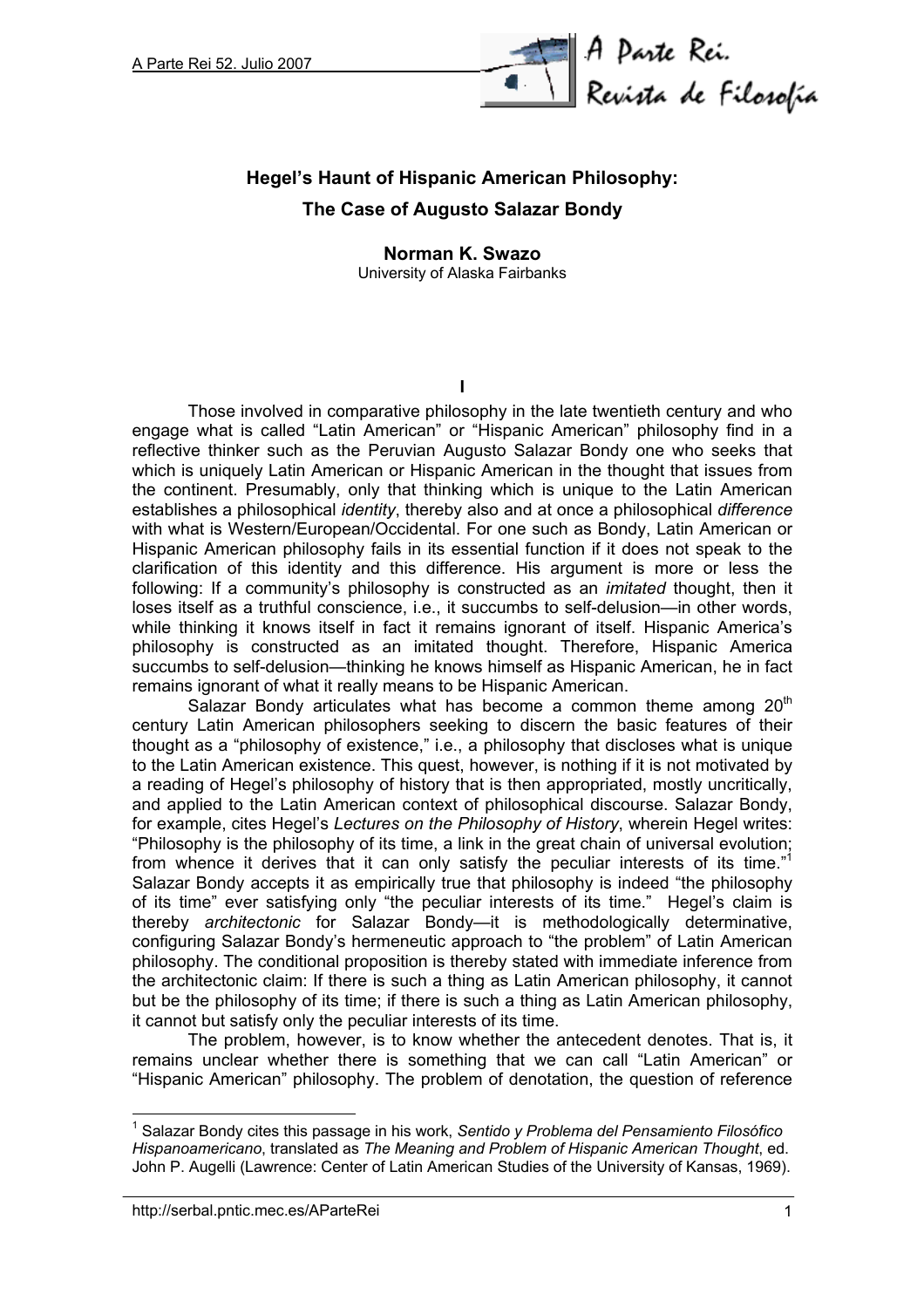for the term, is inseparable from—in this case—Salazar Bondy's survey of this domain of discourse. For Salazar Bondy, what we call Hispanic American philosophy has its explicit beginning in the sixteenth century, coincident to Spanish colonization and the Christian (Roman Catholic) mission to the new world. It begins subject to the conceptual framework of Spanish scholasticism (e.g., that of Francisco Suarez) and transits through the same doctrinal changes experienced in Europe via Renaissance and Enlightenment thought, ideological disputes among conservatives and liberals as well as utopian socialists and anarchists, social Darwinists, and positivists until a new breed of Hispanic American thinkers feels "impulses to self-criticism" and dedicate themselves to "giving a new meaning and a profounder and more authentic basis to the culture of [the Latin American] countries."<sup>2</sup>

With this impulse to self-criticism the problem of philosophical identity and difference is isolated and rendered the singular expression of an unavoidable selfexamination. Self-examination has as its consequence a manifest critique that unmasks what passes for Hispanic American philosophy, exposing it as something "unauthentic." In a word: There is no authentic Hispanic American philosophy as of the turn of the  $20<sup>th</sup>$  century. As Bondy states it: "...as a result of all previous history...we are conscious (perhaps for the first time fully conscious) of the problems that affect our thought, or, better said, the radical problem of authenticity and justification for our philosophizing."<sup>3</sup> So long as Hispanic American thought merely imitates the conceptual systems of European culture and uncritically adopts such systems, it lacks the requisite justification to philosophize. It shows itself justified only if and when it is *expressive of* and *responsive to* the uniquely Latin American spirit, i.e., the spirit of the Latin American people that realizes itself in the world as a rational existence.

Hispanic American thinkers such as Salazar Bondy see themselves in quest of a solution to a radical problem, radical in the strict sense of a problem of roots and rootedness, i.e., the problem of identifying the roots of a Latin American philosophy that is thoroughly distinguished from the European and letting that philosophy emerge and configure it from those roots. Accordingly, they speak of "authenticity," drawing attention with that word to what properly belongs to the Latin American, to what is of Latin American origin, to what is "ownmost" in their thought. The concept of authenticity, of course, reminds of the philosophical discourse of an existential phenomenologist such as the early Heidegger and then the derivative existentialist thought of one such as Sartre. And here, in this concept of authenticity, we have an uncritically appropriated concept that somehow has legitimacy for the Hispanic American philosopher that other "Eurogonous" concepts do not have.

This uncritical appropriation of the concept of authenticity is subject to contestation by anyone seeking to identify what is properly Latin American in contrast to what is properly Eurogonous. It is fair to ask the *quid jure* question: With what right does the Hispanic American philosopher speak of an authenticity that is presumed to correspond to the Latin American and that differentiates the Latin American from the European? But, even so, there is a prior conceptual contestation that must be engaged, even as this contestation discerns in the Heideggerian lexicon a derivative influence: viz., the Hegelian system of logic, the Hegelian philosophy of history.

This system visibly yet invisibly informs the methodological configuration of thinkers such as Salazar Bondy so as to manifest what is paradoxical in their quest. Seeking liberation from the European so as to speak an original discourse, at no time

 $\overline{a}$ <sup>2</sup> Augusto Salazar Bondy, "The Meaning and Problem of Hispanic American Philosophic Thought," in Jorge J. E. Gracia and Elizabeth Millán-Zaibert, eds., *Latin American Philosophy* for the 21<sup>st</sup> Century: The Human Condition, Values, and the Search for Identity (Amherst NY: Prometheus Books, 2004), pp. 381-398, at p. 384.

 $^3$  Ibid., p. 387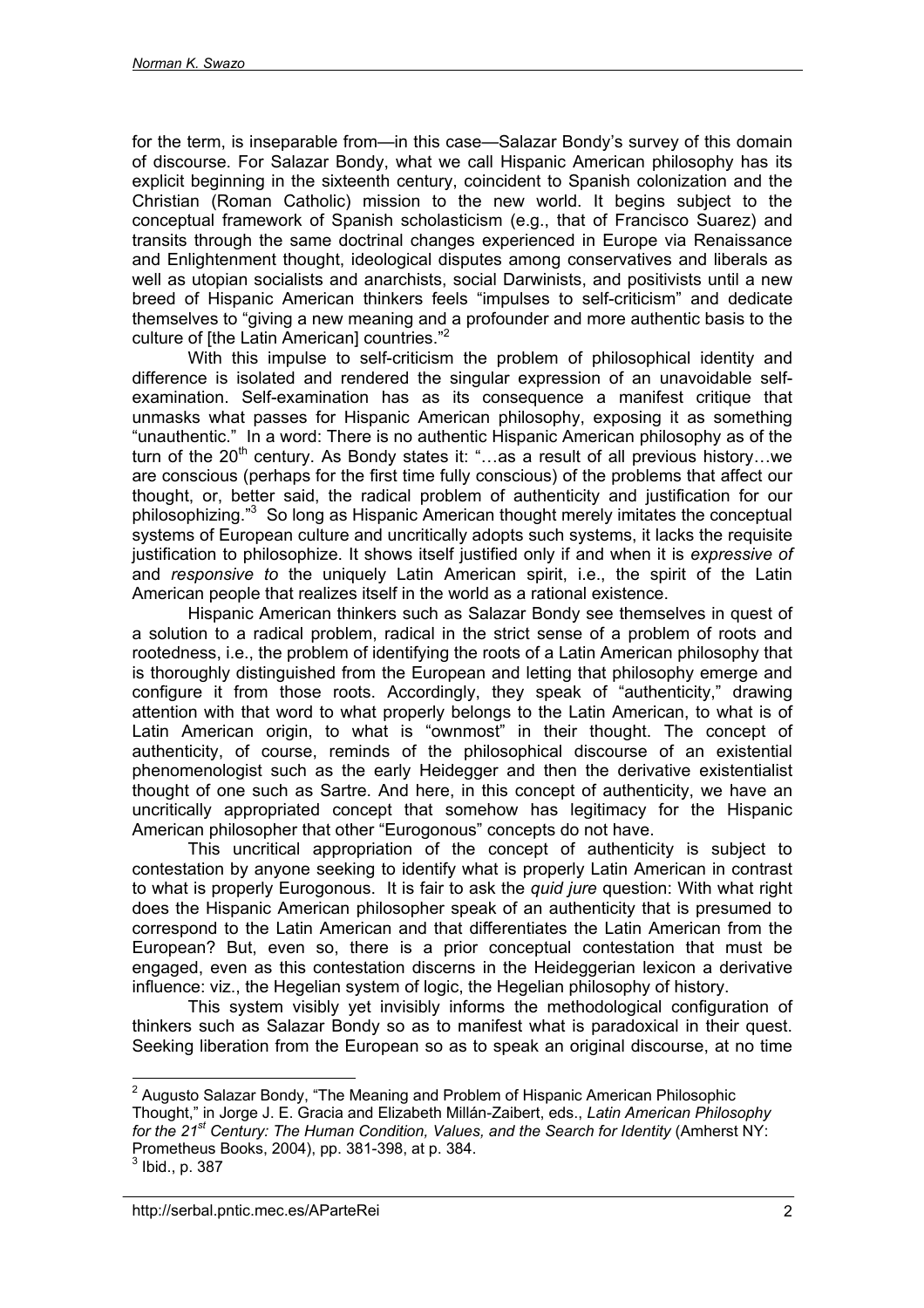do Hispanic American thinkers such as Salazar Bondy challenge the validity of the Hegelian system. For them, "the real" in Latin America is "rational" and "the rational" in Latin America is "real"—there is a Latin American "existence," and it is a "rational existence" that distinguishes itself from the European not by being less rational but by being rational "in its own way," which is to say "authentically." In short, the Latin American, too, participates in the movement of "the World Spirit," shares in "*the essential destiny* of Reason" that is displayed in "the form of *concrete reality*" that is Latin America. Latin America, too, shares in what Hegel called "the World of intelligence and conscious volition," thus is "not abandoned to chance," such that it is incumbent upon us (i.e., upon those among Hispanic American thinkers who are good Hegelians) to discern what reason reveals of itself in the peoples, the states, that are Latin American, thus in the particular "freedom" that the Latin American actualizes thereby. To seek a uniquely *Latin American* philosophy, then, is to seek to articulate a discourse that discloses how the Latin American, *conscious of his own being*, depends upon himself alone for his existence, thereby *realizing himself*, manifesting *his own personality* in contrast to the mere imitation of that which is other—in contrast, that is, to what Salazar Bondy calls the "regularized" philosophy of Hispanic America that is none other than Western philosophy *passing through* Hispanic America.

If Hispanic American or Latin American philosophy represents a *possibility* today, in Hegelian terms it is a possibility such as Salazar Bondy conceives it only because that which is possibility "points to something destined to become actual:"<sup>4</sup> Latin American philosophy *qua* possibility becomes actual only if it attains to a selfconsciousness, breaking through the European philosophy that is "alien to it" and thus, attaining "to itself," realizes itself in the will and action of the Latin American philosopher who is *no longer European* in will or action. That, of course, is a Hegelian claim, but a claim nonetheless that operates tacitly if not explicitly in the analysis that Salazar Bondy manifests in his insistent quest for authenticity.

Hegel held that philosophy "must make its appearance where political life exists."<sup>5</sup> But a true philosophy for Hegel is one that involves "the interest of Reason"and that is none other than "consciousness of the Idea of Freedom, and its expression in individuals." A genuinely Latin American philosophy, then, is genuine only to the degree that it manifests its "substantial importance," conveying in its subject-matter the interest of Reason, attending to freedom, Latin American philosophy showing itself thereby "a unity synonymous with Spirit."<sup>6</sup> The problem with Chinese and Indian philosophy, Hegel declared, was that both nations were "*entirely* wanting in the essential consciousness of the Idea of Freedom…Freedom, through which alone the essential, determinations of Reason become moral sentiments, is wanting."<sup>7</sup> The same would be "problematic" of that which is called Latin American philosophy even in our day if, in making the transition from the European imitation to the philosophical selfconsciousness that Salazar Bondy seeks, this thought did not concern itself with what is universal in it through that essential consciousness while yet engaged in an act of "self-production" that discloses "the concrete spirit of a people."

It is no wonder, then, that Salazar Bondy asserts that, "philosophy as such expresses the life of the community…manifesting its uniqueness," while warning that philosophy "can fail in this function," can "detract from it or conceal it," manifesting instead "an unauthentic philosophy" or "a mystified thought" that is, in a word,

<sup>4</sup> G.F.W. Hegel, *Lectures on the Philosophy of History*, §64 [online version:

[http://www.marxists.org/reference/archive/hegel/works/hi/hiconten.htm;](http://www.marxists.org/reference/archive/hegel/works/hi/hiconten.htm) accessed 17 October

<sup>2006]</sup>

 $<sup>5</sup>$  Ibid., §77</sup>  $^6$  Ibid.,  $\S$ 78

 $^7$  Ibid.,  $\S$ 79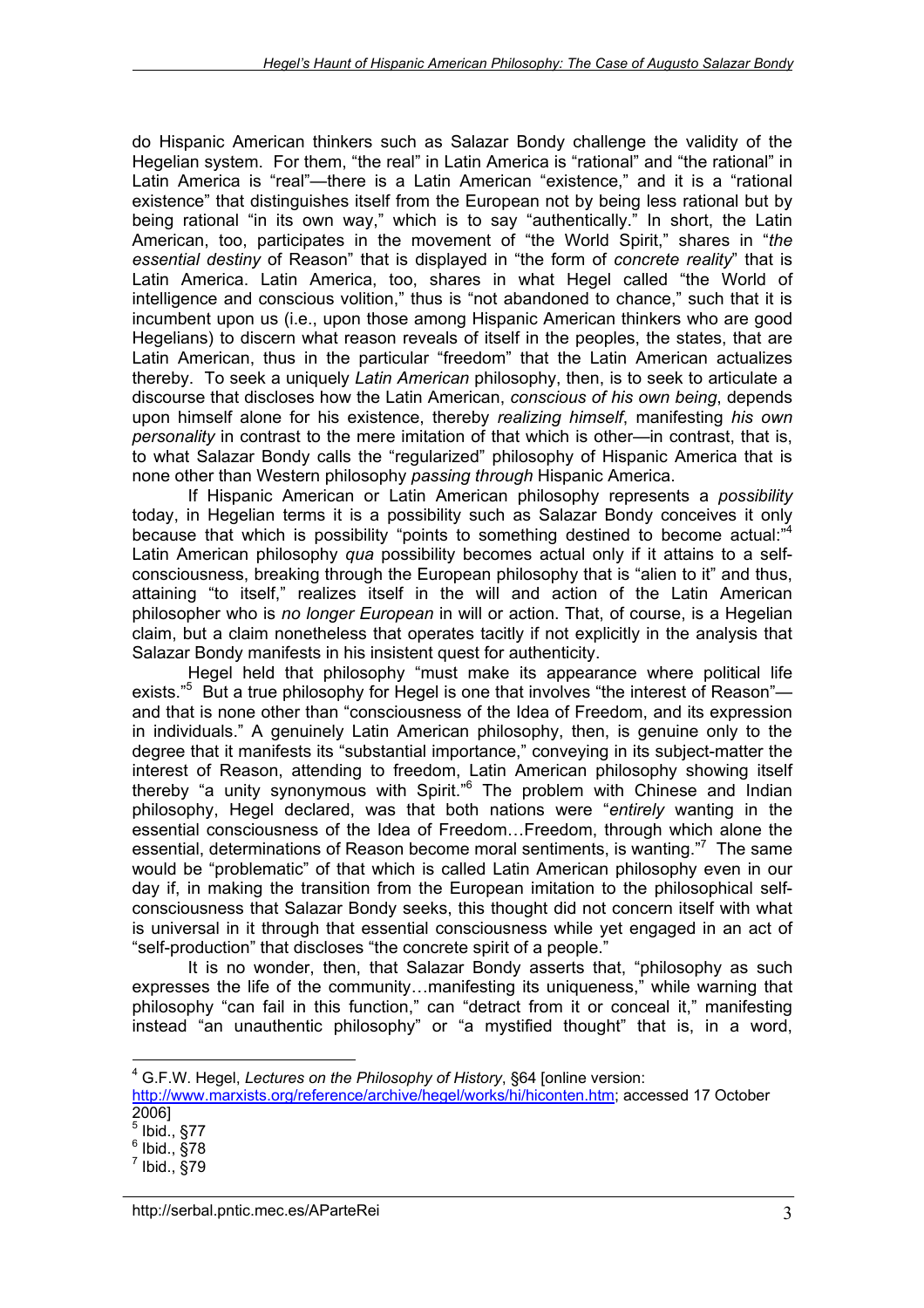"anthropological illusion."<sup>8</sup> Latin American philosophy remains unauthentic, so claims Salazar Bondy, if it is not in its substance "the total truth of a rationally clarified existence," a clarification that identifies for the Latin American his "anthropological essence." If Hispanic American philosophy is merely the regularized performance of a discourse that works with European concepts and categories, that philosophy reveals the "defective existence" of the Hispanic American, including the philosopher who presumes to clarify that existence. Salazar Bondy puts it this way: "If a community adopts foreign ideas and values, if it cannot give them life and empower them, but instead imitates them in their foreign character, it is because alienating and deficient elements prevail in its being."<sup>9</sup> The conditional proposition so stated begs for completion of the intended argument. One completes it in the case of Hispanic American philosophy (at least at the time Salazar Bondy writes) by premising the affirmative of the antecedent for Latin America and then affirming the consequent: The Latin American is undermined in his being, in his historical existence, by those "alienating" and "deficient" elements that are presented in foreign ideas and values "plagiarized" from Europe.

But what does this tell us about the one who provides this diagnosis of the state of Hispanic American philosophy and the state of being of the Latin American? Are we not to say, as Salazar Bondy himself said, that, "a defective and illusory philosophic conscience causes one to suspect the existence of a defective and unauthentic social being…?"10 To be transparent: Must one not move to indict and say that *it is the defective and illusory philosophic conscience of thinkers such as Salazar Bondy* that causes us to suspect the existence of a defective and unauthentic social being in Latin America?

If we follow Salazar Bondy in his interpretive mode, then we cannot but state the indictment. But, to indict Salazar Bondy and others like him among Hispanic American philosophers is to show us steeped uncritically in the Hegelian frame of reference that makes such an indictment meaningful and possible. The fact is that it makes no sense to indict without first of all evaluating the admissibility of the evidence adduced. Salazar Bondy may insist, as he does, that underdevelopment and its attendant "dependency and bonds of domination" are "the decisive factor" causally sustaining that defective and unauthentic social being that prevails throughout Latin America. But he thereby shifts his focus from the level of hermeneutic engagement to the level of empirical assessment. Dependency and domination are relevant factors in the underdevelopment of Latin America, of course. But, if one insists that Latin America suffers a defective existence such that its philosophy is unauthentic, then the question of evidence has to be engaged not at the level of the empirical but at the level of hermeneutic engagement. And, that evidentiary assessment discloses what is decisive here, viz., that Salazar Bondy remains fundamentally Hegelian in his analysis and in his conclusions.

He disagrees with Hegel, of course, in the latter's claim that the owl of Minerva takes its flight at dusk, "giving philosophy the character of a theory that elucidates the meaning of facts already accomplished." *It is not always so*, asserts Salazar Bondy, and not so in the case of Hispanic American philosophy in quest of originality and authenticity: "Contrary to what Hegel thought," he says, "we feel that philosophy can be, and on more than one historic occasion has had to be, the messenger of the dawn, the beginning of historic change through a radical awareness of existence projected toward the future."11 But the image betrays a more fundamental domination and

 8 Salazar Bondy, in Gracia, p. 390

 $^9$  Ibid., p. 391

 $10^{10}$  Ibid., pp. 393-394<br> $11$  Ibid., p. 397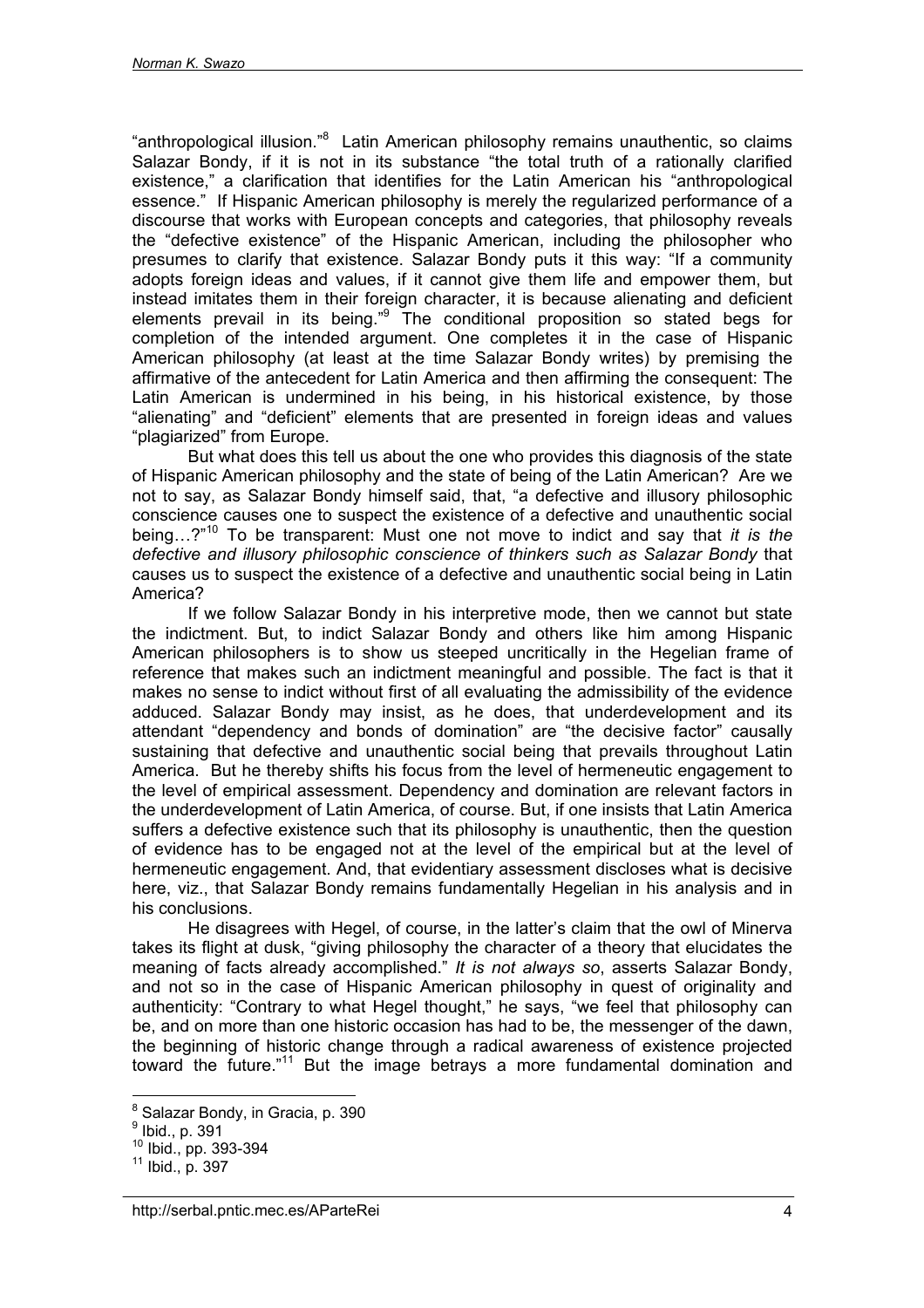dependency, what I call here "Hegel's haunt" of Salazar Bondy and others like him who seemingly "discovers" a radical problem of authenticity in Latin America. Take away the Hegelian frame and ask: What is there before us in the Latin American existence and in the Latin American philosophy? Is it indeed such that, absent the Hegelian frame, we *discover* throughout Latin America a defective and illusory philosophic conscience that is in reciprocal relation to a defective and unauthentic social being? Or, *deconstructing* the Hegelian architectonic structure of Salazar Bondy's analysis, might we not find, instead, a *projection* rather than a discovery? If indeed it is projection, then willy-nilly those who insist on a radical problem of authenticity, on a defective and illusory philosophic conscience, on a defective and unauthentic social being, mis-*identify* and mis-c*onstrue*, and so mis-*direct* the Latin American philosopher in her tasks as she works to disclose both the actuality and the possibility of Latin American historical existence.

**II**

'Philosophical identity' has become something of a watchword of philosophical discourse among Latin American philosophers. It speaks to a central preoccupation insofar as the actuality and possibility of Latin American *philosophy* is linked causally to the actuality and possibility of Latin American *culture*. When Salazar Bondy speaks of culture he posits a specific meaning: "the organic articulation of the original and differentiating mechanisms of a community." Thereby, his concept links to the metaphor of roots, roots that are the origin of individuality and differentiation, in this case the individuality of the Latin American *per se* differentiated from the European *per se*. Yet, this appeal to origin is dependent on a prior phenomenological commitment, and that is a commitment to a concept of anthropological essence such that Salazar Bondy could thereafter distinguish between anthropological *essence* and anthropological *illusion*.

The former speaks of the Hegelian conception of acknowledgement and recognition that belong to self-consciousness; the latter asserts both a lack of acknowledgement and a failure of recognition. Salazar Bondy's desire for a clarification of the Latin American historical existence as a rational conscience presupposes the Hegelian concept of a self-consciousness that is a "self-identity by exclusion of every other from itself" and in that way "being-for-itself."12 As Hegel speaks of a selfconsciousness in relation to an "external other," itself an externality that is to be c*anceled* in the interest of self-acknowledgement and self-recognition, so Salazar Bondy calls the Hispanic American to a "meditation" *about* his "anthropological status" and *from* his own "negative status, with a view to its cancellation,"13 thus to overcome a 400-year history of "universal receptivity" to foreign ideas and values (consequent to an upper class elitism inclined to "immediate preferences and momentary affinities").

But, there is a problem of application here even if one accepts the Hegelian architecture as it ostensibly applies to the philosophical project of the Latin American. Hegel claims that a self-consciousness "is something definite, it only has a real existence, so far as it alienates itself from itself."14 A self-conscious Hispanic American thought manifests its reality, then, only insofar as it experiences this self-alienation. Why so? Hegel answers in a way that is significant for the project that is Latin American philosophy in its relation to European philosophy: By alienating itself, one expects Hegel would say, Latin American philosophy "puts itself in the position of

<sup>&</sup>lt;sup>12</sup> G.F.W. Hegel, "The Phenomenology of Spirit," in Carl J. Friedrich, ed. The Philosophy of *Hegel* (New York: Modern Library, 1953/1954), p. 401<sup>13</sup> Salazar Bondy, op. cit., p. 397<sup>14</sup> Hegel, "The Phenomenology of Spirit," p. 434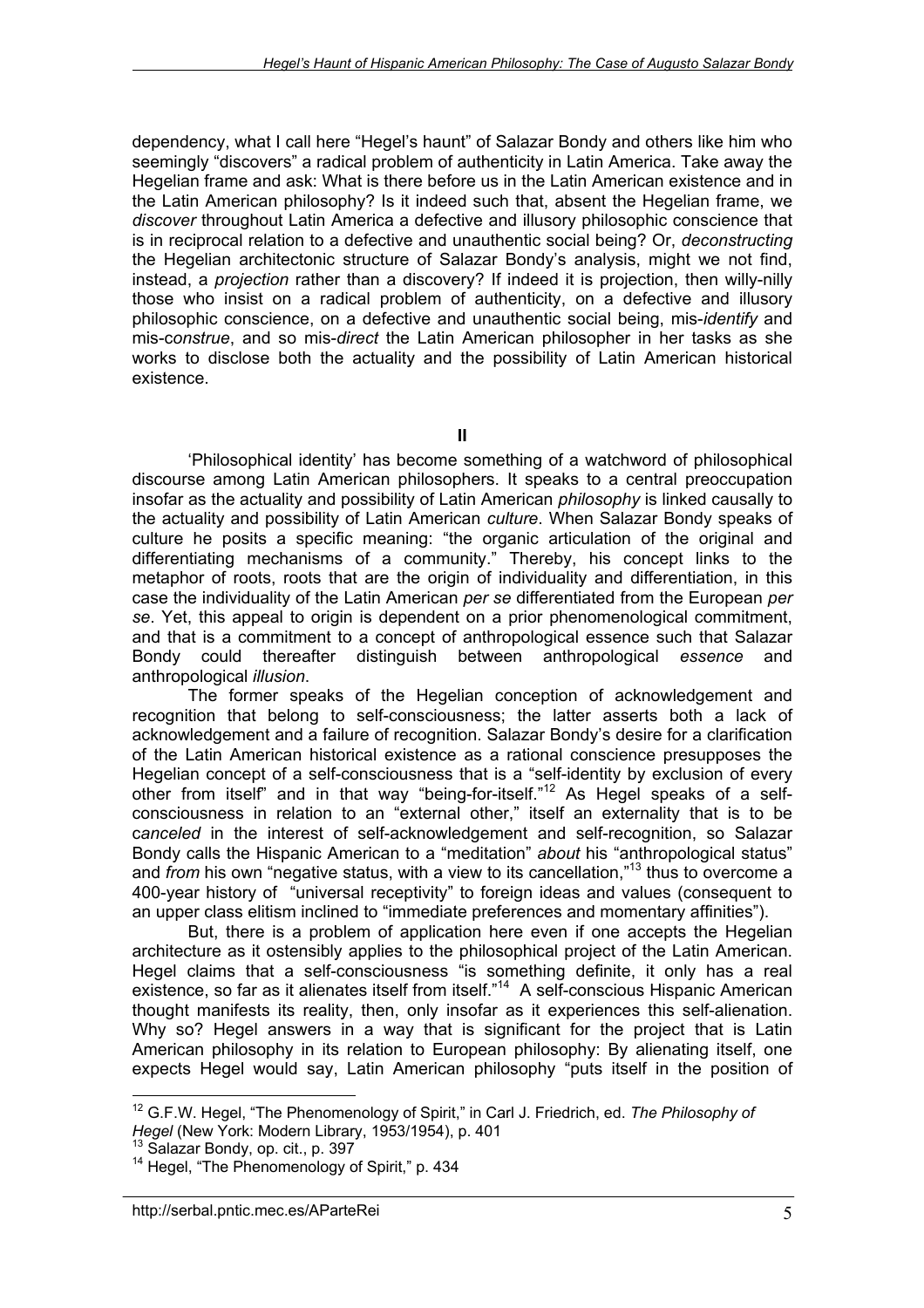something universal, and this its universality actualizes it, establishes it objectively, makes it valid." The key word here is that of 'validity'. Latin American philosophy's claim *to be philosophy* "rests on it having made itself, by that mediating process of selfalienation, *conform to what is universal*" [italics added], and this universality, says Hegel, is "one that has undergone development, and for that reason it is concrete and actual."15 On this line of reasoning, Latin American philosophy cannot *be* philosophy unless it is at once *objectively valid* and *concretely actual*, precisely because this is "the formative process of culture," the formative process even of *Latin American culture* that is so critical to Salazar Bondy's sense of identity manifest as anthropological essence.

Salazar Bondy's concern to illuminate a unique Latin American culture is not without its historical determinants. In his contribution to the Second Inter-American Congress of Philosophy, for example, F.S.C. Northrop engaged the theme of the philosophy of culture and its bearing on the philosophy of history.<sup>16</sup> Latin America, he observed, contrasts to a country such as the USA, which "since its achievement of independence in 1776, has been dominated predominantly by one constant ideology derived primarily from British culture."17 Citing the example of Mexico in its development especially since "her democratic revolution in 1810," Northrop identifies her struggle with "conflicting ideologies in her internal domestic politics"—"a basic pre-Spanish Indian culture, a Spanish Roman Catholic culture..., a Lockean and Voltairean democratic culture…, a French and British positivistic culture…, and finally a democratic political combined with an economic communist culture…"18 One expects that the problem of strategy and tactics in ideological conflict in Mexico is the same for the rest of Latin America such that Salazar Bondy points to a fundamental problem for philosophy. Northrop illustrates the problem in sharp outline:

The Mexicans, like other Latin Americans, soon learned that if, in the economic, political educational, religious, and artistic spheres, the representatives of the two groups found themselves differing on the economic, political, educational, or esthetic principles to be used to define their cultural institutions, it did no good to attempt to resolve the differences on the level of economic, political, educational, or esthetic theory. Grant a Roman Catholic leader his Thomistic philosophical premises and one can hardly expect to convince him of the wisdom of a secular education and of the outlawing of parochial schools for religious instruction. Allow communists similarly their Marxist philosophical assumptions and it is not only futile but unreasonable to attempt to disabuse them of the specific theories of economic and political organization which that philosophy entails. Considerations such as these made evident to the Mexicans and other Latin Americans the necessity of tracing the different economic and political doctrines back to the philosophical premises from which they stem and then to fighting the issue out at this more basic philosophical level of primitive assumptions rather than at the secondary or logically derived level of educational, economic, political, or theological theorems.<sup>19</sup>

Hence, we can appreciate Salazar Bondy's insistence on a clarification of the Latin American historical existence as a philosophical task and specifically the task of the Hispanic American philosopher. Salazar Bondy's distinction of anthropological essence and anthropological illusion makes Latin American culture a problem, the latter pointing to a decline, a defect. Thus, as Northrop put it, "when any manifestation

 $\overline{a}$  $15$  lbid.

 $16$  F.S.C. Northrop, "The Philosophy of Culture and Its Bearing on the Philosophy of History," *Philosophy and Phenomenological Research*, Vol. 9, No. 3, March 1949, pp. 568-575<br><sup>17</sup> Ibid., p. 568<br><sup>18</sup> Ibid.

<sup>19</sup> Ibid., p. 569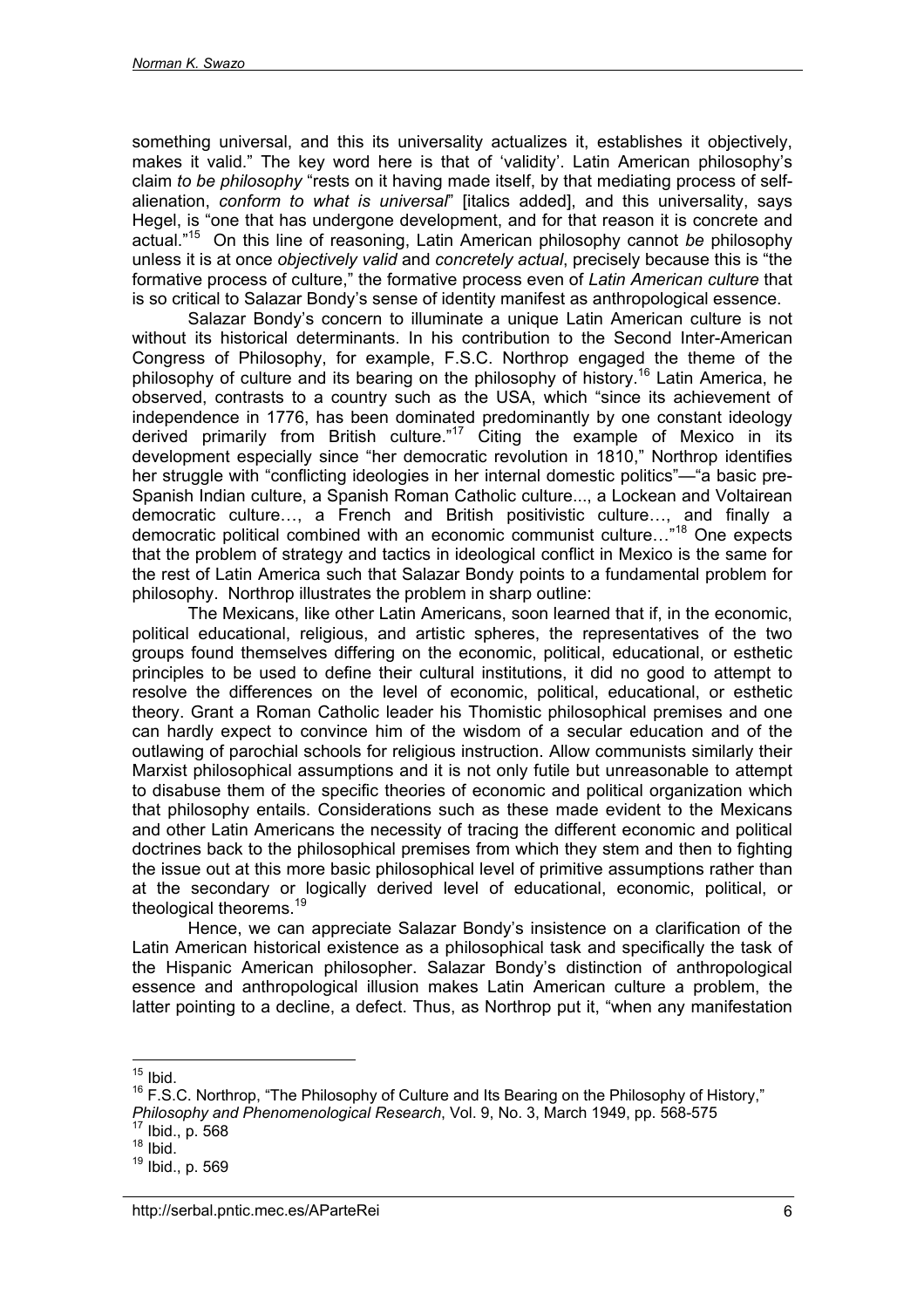of the culture declines, this is evidence of a loss of faith in the underlying philosophical foundations of every manifestation of its culture."20

A critique such as Salazar Bondy intends projects the installation of a philosophy linked to Latin American culture. But, as Northrop observed, a philosophy of culture is inevitably linked to a philosophy of history; such that, if the one is to be the object of critique so *a fortiori* is the latter. This requires a self-reflection in the case of Salazar Bondy that makes his commitment to the Hegelian architectonic, including the Hegelian philosophy of history, subject to critique even as one may end up vindicating it. Citing such thinkers as Samuel Ramos and Leopoldo Zea, for example, Northrop argues that, "an approach to the philosophy of history through the philosophy of culture unequivocally supports the Hegelian…theory of cultural evolution." It was Hegel's "great insight," says Northrop, "that cultural evolution in the West…goes forward by the logic of negation rather than the logic of identity."<sup>21</sup> As one committed to inductive method and empirically illuminated hypotheses, however, Northrop expects accumulated evidence to challenge a philosophical construction such as Hegel's dialectic in its concrete manifestations: "a study of the philosophy of Western culture shows that dialectic is not an irreducible law of history but an effect instead of the Western scientific and philosophical method of hypothesis in the gaining of trustworthy knowledge"—in which case, "the supposed determinism of Hegel's dialectical idealism...evaporates."22

**III**

Salazar Bondy is perhaps somewhat selective in his appropriation of Hegel's thought, since it seems he would not and does not accept an interpretation of Latin American culture in its relation to Hispanic American philosophy such as to see in the latter something positive in the sense of conformity to the universal. He admits that someone may respond to the problem of authenticity and "evaluate Hispanic American thought, such as it is, positively, while disregarding its negative aspects or interpreting them by a kind of sublimation as original forms, different from ordinary philosophic thought, but valuable in themselves as spiritual creations.<sup> $23$ </sup> Thus, he continues, "One may exalt, for example, the universalism of our thought, which is the optimistic reverse of the limitless receptivity [of Hispanic American philosophy in relation to the European philosophy that passes through it]." But, this "reaction" to the problem does not satisfy him: "A kind of autochthonism joins hands here with a conformist conscience," he observes, "in order to see in deficiency or weakness an original mode of philosophizing. It forgets that our thought has proved that it cannot live without external sustenance, and that it is incapable of making its personality felt, for example, by provoking polemic reactions or determining influences that might prolong and enrich it, in the course of world thought."<sup>24</sup> For Salazar Bondy such a position is "insufficient or erroneous."

And here, in this last remark, we see yet another operative Hegelian feature in Salazar Bondy's thought: Every genuine philosophy contributes to the course of world thought from the vantage of its own rationally clarified existence; and Hispanic American philosophy must do likewise if it is to lay claim to authenticity. This it can do, asserts Salazar Bondy, only if it "overcomes the negativity of the present as it moves

<sup>&</sup>lt;sup>20</sup> Ibid., p. 571

<sup>&</sup>lt;sup>21</sup> Ibid., p. 573<br><sup>22</sup> Ibid., p. 574<br><sup>23</sup> Salazar Bondy, in Gracia, p. 392<br><sup>24</sup> Ibid.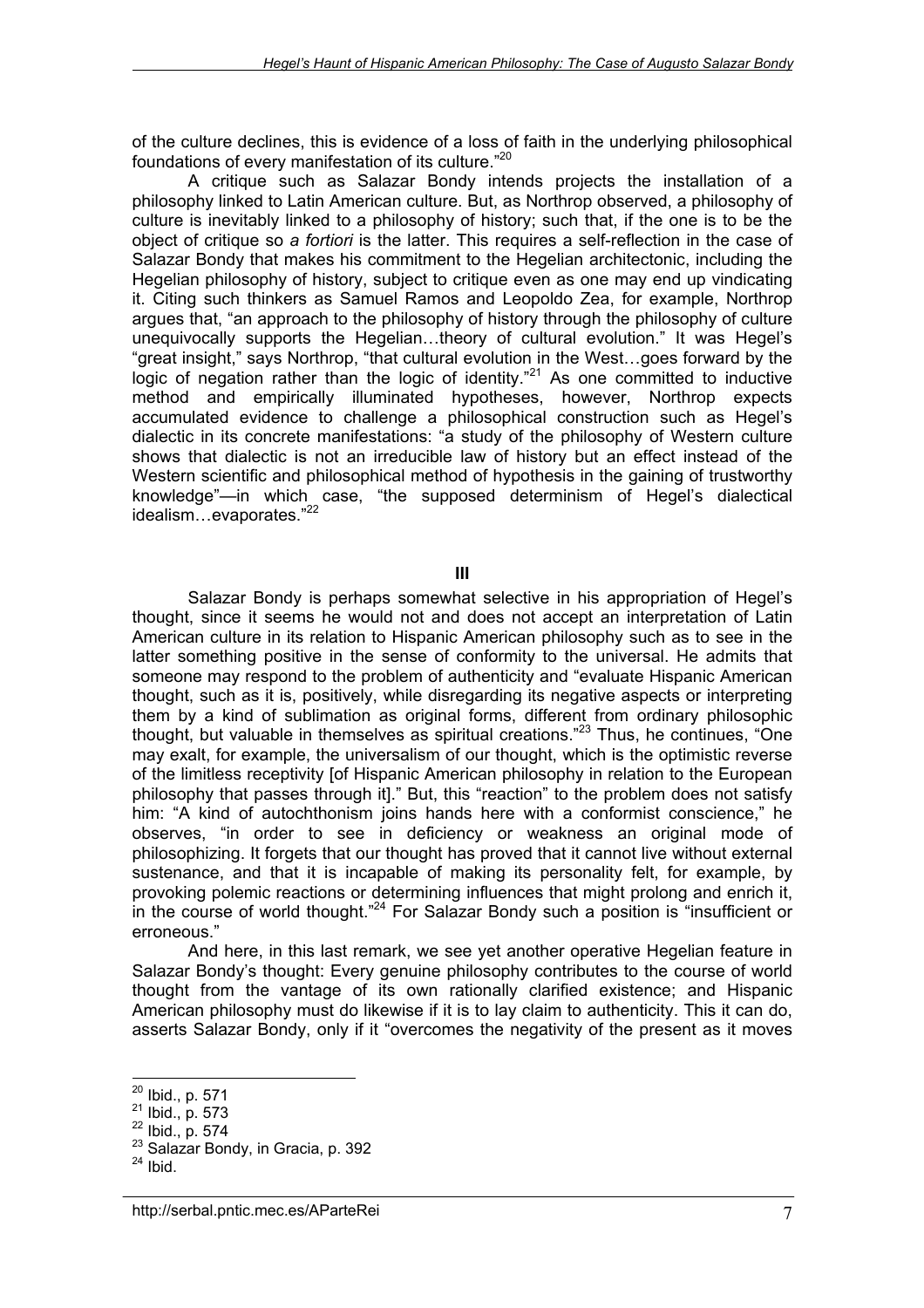toward new and superior forms of reality."<sup>25</sup> In short, Hispanic American philosophy, as "the highest form of consciousness" in "an integral culture," must manifest the dialectic of history as the unfolding of world spirit. Salazar Bondy would likely agree with Hegel in his claim that the extent of a culture is the measure of an individual's reality and power, given that here we have "the transition of determinate individuality to its essential constitution.<sup>"26</sup> The Latin American, if Salazar Bondy is correct, remains at best an indeterminate individuality, at worst a defective individuality, yet in either case lacking in the requisite transition to his essential constitution, to his "anthropological essence."

But Hegel would likely pronounce judgment here, in the moment that the Hispanic American philosopher utters his frustration and confesses a defective social being, reminding him that even as this defect is manifest and recognized. This "cannot mean"—instructs Hegel—"that reason must again give up the culture and development of spiritual conscious life which has been reached, that reason should let extensive riches of its aspects of development sink back into the naïveté of natural emotion, and revert to and approximate the wild condition of the animal consciousness... $"^{27}$  Surely. Salazar Bondy would concur with that judgment. But, in concurring he would have to be Hegelian by adopting a more intense reflection, such that like Hegel he would say that the individual who does not revert to the wild but sees his defective status "must as spirit return out of its confusion into itself, and win for itself a still higher level of conscious life." And, hearing that said, concurring therewith, Salazar Bondy as a good Hegelian would also have to concede what seemingly eludes him in his analysis, which Hegel would say thus: "*In point of fact…spirit has already accomplished this result*." (italics added) "To be conscious of its own distraught and torn condition and to express itself accordingly—this is to pour scornful laughter on its existence, on the confusion pervading the whole and on itself as well: it is at the same time this whole confusion dying away and yet apprehending itself to be doing so."<sup>28</sup> Hegel calls this the "selfapprehending vanity of all reality." What is needed, then, is a revolution of *spirit*, even before and as condition of all revolution that is *political*: "only by self-consciousness being roused to revolt does it know its own peculiar torn and shattered condition; and *in its knowing this it has in fact risen above that condition*" (italics added).<sup>29</sup>

**IV**

In the foregoing discussion one can appreciate the degree to which Salazar Bondy's analysis of the state of Latin American philosophy is linked to the architecture of Hegel's thought. The whole of this analysis provides guidance to the Latin American philosopher to the degree that one accepts that architecture as a reasonable configuration of reality in general and of Latin American historical existence in particular, such that one can engage the disclosed radical problem of authenticity. But here we are faced with a deconstructive task that first of all displaces the Hegelian architecture, thereafter to proceed with the task of a phenomenological reconstruction that labors to identify this phenomenon that is Latin American philosophy. This can be accomplished only if one makes explicit one's hermeneutic commitment, keeping prejudices of conceptual apparatus explicit. In present case there is no more engaging prejudice than that of the concept of authenticity and its corollary, the concept of anthropological essence, as it relates to a community's historic existence.

<sup>&</sup>lt;sup>25</sup> Ibid., p. 397

<sup>&</sup>lt;sup>26</sup> Hegel, "The Phenomenology of Spirit," p. 434<br><sup>27</sup> Ibid., p. 459<br><sup>28</sup> Ibid.

<sup>29</sup> Ibid., p. 461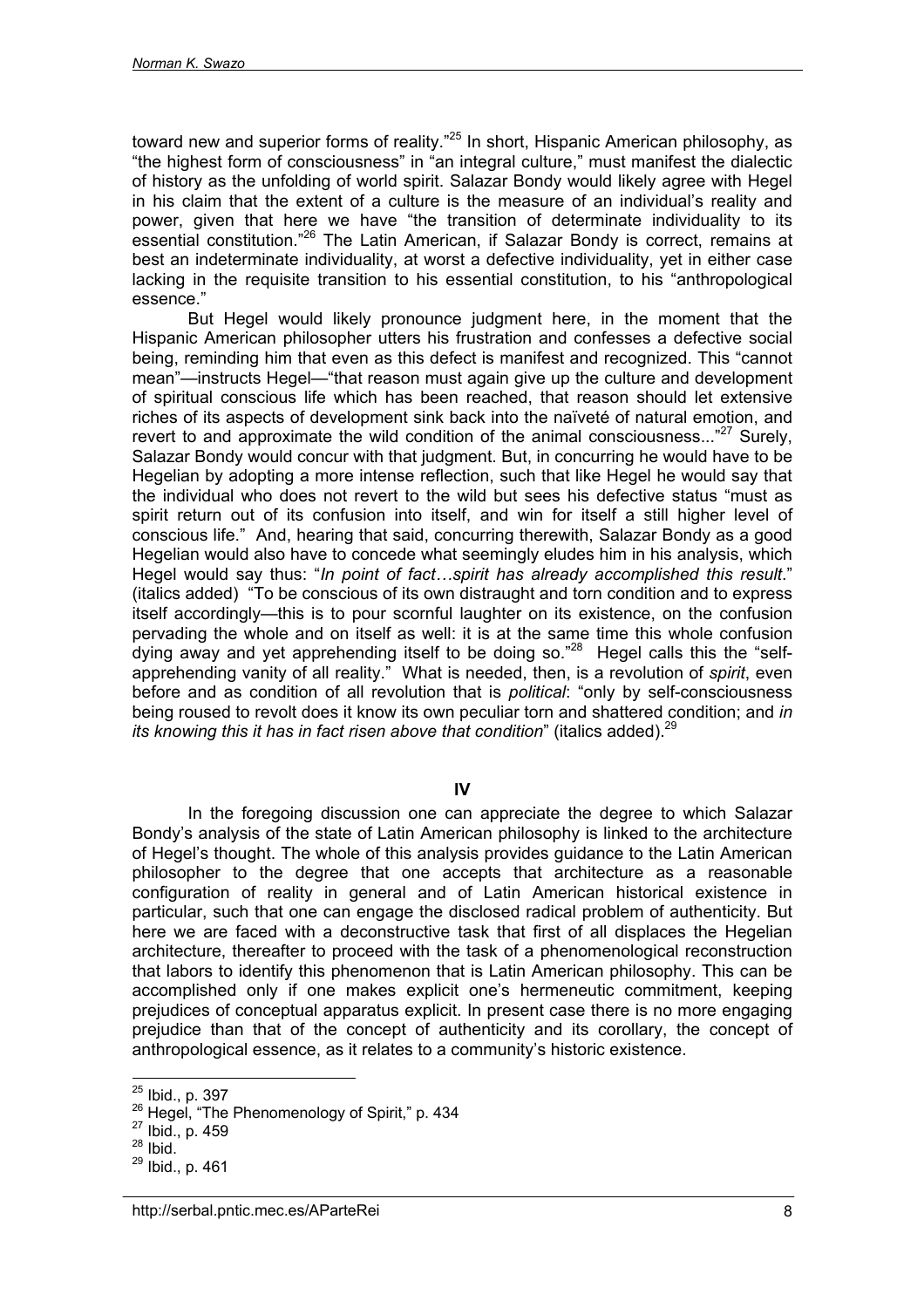A critical engagement of these concepts cannot but immerse itself in the agon that is now known as the quarrel between post-modernity and modernity. As Kevin Hart remarked recently, "the postmodern has made us uncomfortable with metaphors of the genuine, the integral, the interior, the original, the real, the self-sufficient and the transparent that are coiled inside the word 'authentic.'"30 Only one who remains philosophically "modernist" ascribes objective validity to the concept of the authentic. One who is postmodern, in contrast, distrusts the word 'authentic', says Hart, and so has "long since lost faith in 'Spirit.'" Still, one might remain post-modern by appealing to the legitimacy of 'authenticity' not in the sense adduced by the Hegelian architecture of Spirit but instead in the sense elaborated by Heidegger. Salazar Bondy was surely aware of the existentialist phenomenological work of the early Heidegger even as he was aware of the work of existentialists such as Sartre who continues a concern with authentic existence.

Either way, we have something to learn from a master of philosophical hermeneutics such as Hans Georg-Gadamer in his critical engagement of Heidegger. Any Hegelian-governed critique of Hispanic American philosophy in its relation to European thought work with some concept of intersubjectivity, the concept of authenticity itself meaningful only in a context in which the former is clarified. Gadamer understood Heidegger's "understanding of the most authentic existential structure of *Dasein*," according to which "the Other could only show itself in its own existence as a limiting factor. $31$  But, Gadamer is keen to point out that while "everyone is in principle limited," nonetheless one must consider why one would experience the encounter with the Other as limitation. As Dave Vessey remarks—with a point that has its merit for any Latin American concerned with the problem of authenticity: "According to Gadamer, other subjects don't simply mark the limits of our understanding; they are a necessary means for understanding our limits."<sup>32</sup> Applied to the historical encounter of the Hispanic American with the European philosophy that passes through Latin America, we find here not limit but opportunity: "Dialogue is an irreplaceable means for selfunderstanding."33 This means, as Vessey puts it, that authenticity is attained *not* "only by turning away from others and finding the one thing that will definitively individuate us. Instead, authenticity requires turning toward others and engaging others in dialogue."

While some like Gadamer take issue with Heidegger's account of authenticity, one familiar with Heidegger's concern with *authentic* (rather than inauthentic) *solicitude* finds such a turning toward others already present in Heidegger's account (as in *Being and Time*, 158-159/122). Nikolas Kompridis recognized therein Hegel's influence, such that "our freedom for self-determination—authenticity, in Heidegger's vocabulary—is both dependent upon and facilitated by others…[and] based on (implicit or explicit) domination or it can be based on a cooperative realization of authentic freedom."<sup>34</sup> In other words, any meaningful "constitution of authentic, self-determining freedom" presupposes "the ineliminable role of intersubjective accountability."

<sup>&</sup>lt;sup>30</sup> Kevin Hart, "Geoffrey Hartman, *Scars of the Spirit: The Struggle Against Inauthenticity* (New York: Palgrave Macmillan, 2002), book review, in *Bryn Mawr Review of Comparative Literature*, Vol. 4, No. 1, Summer 2003; online version accessed 21 October 2006 at: <http://www.brynmawr.edu/bmrcl/Summer2003/Hartman.html>

<sup>&</sup>lt;sup>31</sup> David Vessey, "Gadamar's Critique of Heidegger's Account of Authentic Relations to Others," at [http://www.geocities.com/davevessey/Vessey\\_Gadamer\\_Heidegger.htm;](http://www.geocities.com/davevessey/Vessey_Gadamer_Heidegger.htm) accessed on 21 October 2006

 $32$  lbid.

 $33$  Ibid.

<sup>&</sup>lt;sup>34</sup> Nikolas Kompridis, "Heidegger's Challenge and the Future of Critical Theory," 1997 After Postmodernism Conference, online at [http://www.focusing.org/apm\\_papers/kompridis.html;](http://www.focusing.org/apm_papers/kompridis.html) accessed on 21 October 2006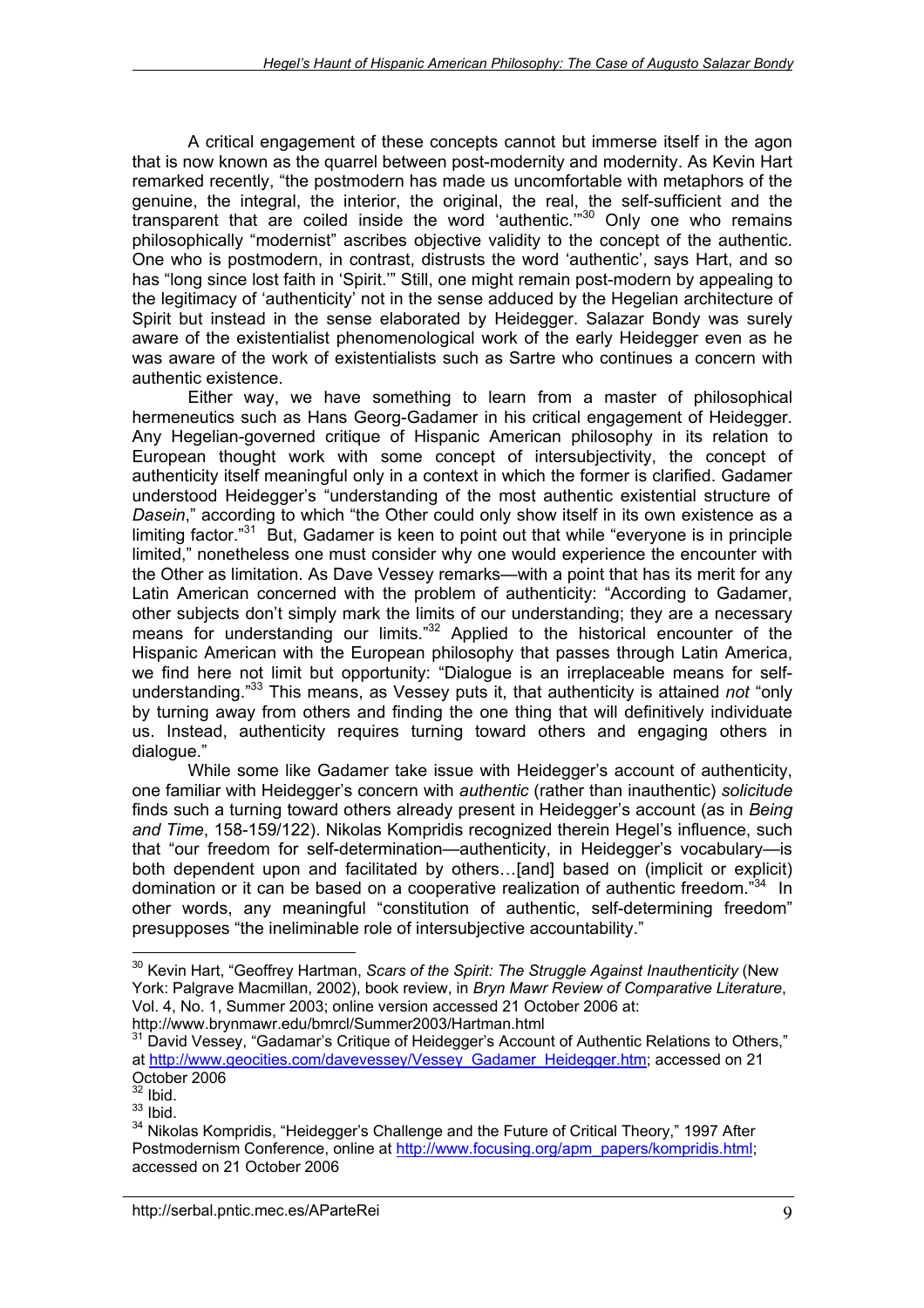If the attainment of authentic freedom remains a possibility in the so-called postmodern world of philosophical discourse, then the very idea of anthropological essence such as concerns Salazar Bondy must be examined anew. The foregoing reminder of Heidegger's remarks on authentic solicitude suggests that authenticity remains a viable concept for postmodern philosophy. Examining the concept anew we have first to recognize that the concept is not empirical; it is, if at all meaningful, a transcendental concept, referring to that which governs both *arche*-ologically as well as *tele*-ologically. It speaks of origination, individuation, differentiation, and determination *qua* achievement; it speaks of what at the level of possibility thereby gives rise to an actuality manifest as this or that historical existence. So it would have to be in the case of Latin American historical existence if it makes sense to speak of a properly Latin American anthropological essence.

But what could that mean if its referent is neither something "pre-Columbian" nor something "European," assuming here of course that it might be meaningful to speak of a "pre-Columbian" anthropological essence even as the concept is understood by some to be meaningful for European historical existence if only in the thought of European philosophers (e.g., Edmund Husserl)? But then, the antecedent asserted in the preceding query is already objectionable given its modernist formulation. To speak of the spirit of a people, such as Salazar Bondy does, is to speak under the guidance of the Hegelian dialectic. To speak of anthropological essence is to be governed by later developments in German philosophy, such as the transcendental phenomenology of Husserl, who differed with Hegel on the concept of essence (*Wesen*). Husserl's concept is useful to consider in trying to make sense of the concept used by Salazar Bondy.

Herbert Marcuse is surely correct to say that, "Husserl defines essence in opposition to the individual, spatio-temporally existing real thing, the 'fact,' object of all empirical sciences", a concept that refers to the domain of "transcendental consciousness."35 'Essence' is not itself something spatio-temporal. Essence is, instead, an ideal object that has "possible instances."36 Thus, it would seem that a modified concept such as "anthropological" essence would likewise refer to nothing spatio-temporal, though in speaking, say, of an anthropological essence of Latin America one is denoting a possible instance of what is understood as an ideal object.

Yet, perhaps one can speak of 'anthropological essence' as connoting a *species* with individual cases being "realizations" (*realisiert*) of that species.37 Husserl, of course, does allow (via phenomenological method) that, "the elucidation of essence (*Wesenserklärung*) can take place on the basis of a perception or any other kind of representation."38 Thus, all that Salazar Bondy perceives as the facticity of Latin American historical existence serves the task of elucidating its essence if this is the sense of the concept that has merit for him. But, it seems problematic to think that Salazar Bondy has a Husserlian concept of essence in mind; for, as Marcuse points out, "The formal epistemological version of the concept of essence lets facticity subsist

<sup>35</sup> Herbert Marcuse, "The Concept of Essence," *Negations: Essays in Critical Theory*, trans. Jeremy J. Shapiro (Boston: Beacon Press, 1968), excerpt pp. 55-62; available online at http: //www.autodidactproject.org/quote/marcuse5.html; accessed on 22 October 2006

<sup>&</sup>lt;sup>36</sup> Kevin Mulligan, "Essence and Modality: The Quintessence of Husserl's Theory," online version at

[http://www.unige.ch/lettres/philo/enseignants/hm/doc/EssenceModalityQuintessence.pdf;](http://www.unige.ch/lettres/philo/enseignants/hm/doc/EssenceModalityQuintessence.pdf) accessed on 22 October 2006

 $37$  Ibid.

 $38$  Ibid.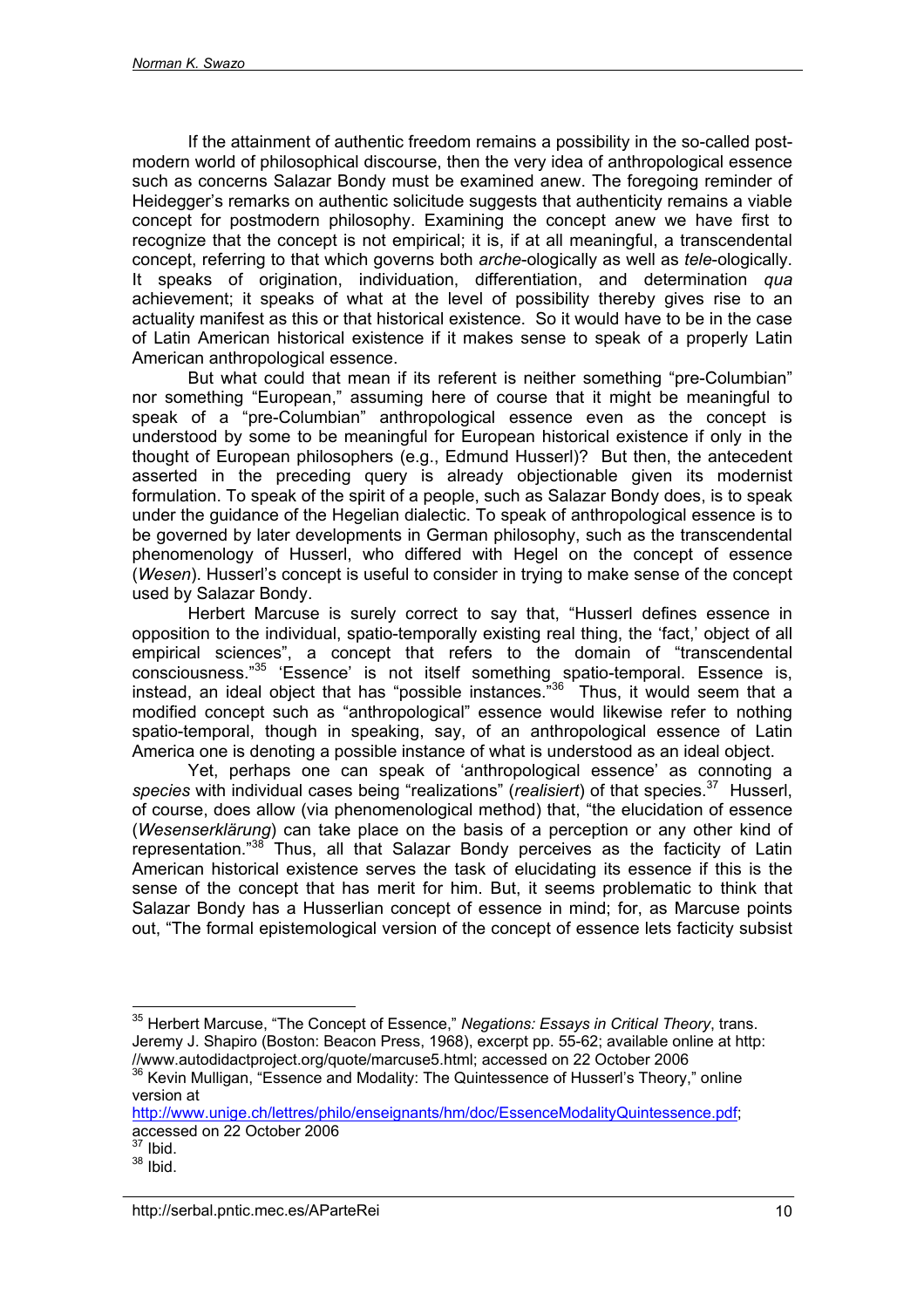as a self-contained realm 'alongside' the realm of essence. To know it does not involve changing or abolishing any aspect of it, but 'only understanding."<sup>39</sup>

Clearly, Salazar Bondy is not content merely to understand—he desires and insists on transforming the Latin American facticity, insists on philosophy's rational clarification of the Latin American existence such that this clarification facilitates and motivates the transition from unauthentic social being to one manifestly authentic. Thus, while Salazar Bondy is concerned with historical existence his philosophy is likewise existential despite the reference to essence. He is not, then, Husserlian in his commitment to the idea of anthropological essence. His motivation is practical, his engagement what Husserl would call "the natural attitude" proper to humanistic science: "He finds himself in a world which surrounds him, which appears now in one way, now in another, into which he gazes and listens; generally speaking, he is practically determined in different ways by this world, and through his praxis he is always giving it a new face."<sup>40</sup> Thus, observed Husserl, "Man, in humanistic science, is not the subject-matter as an identical reality whose being-in-itself can be determined objectively; rather it is historical man insofar as he acts and holds sway subjectively in his surrounding world."<sup>41</sup> In other words, "humanistic science means taking the world as one's subject matter *as* the world of the subjectivity which functions for it…"42

Husserl's remarks on humanistic science apply thereby to any philosophical anthropology that is concerned with culture and the determinants of a human community's historical existence. His remarks are instructive as we try to make sense of the concept of anthropological essence, especially in his following question: "…is it not obviously a good and necessary guiding notion that one seek to ground an investigation of factual spirits in their historicity upon an essential knowledge of the spirit (and of the community in which spirits live) and that one proceed from these to create 'exact concepts' and exact, unconditionally valid truths as ideal poles for all spiritual factuality?"<sup>43</sup> To answer affirmatively is to commit oneself to phenomenological analysis, to philosophy as transcendental phenomenology (as one option) rather than to the natural/empirical attitude of philosophical anthropology. As Husserl informs us,

In the attitude oriented toward essences we can, beginning with the factual, common world, investigate the essential form of a human surrounding world and [investigate] the essential form of a surrounding world which, in the alteration of surrounding worlds through penetration into alien human civilizations, is ever constituting itself anew; and, assuming the possibility that this process could go on infinitely, we can sketch out the structure of an existing world as world of possible experience, i.e., as emerging through an ongoing process of correction throughout possible transitional surrounding worlds…[We] can orient our attitude toward persons and personal communities; we can orient our attitude toward possible concrete surrounding worlds and the 'true' world which is outlined in them.<sup>44</sup>

It is in this recommendation, I suggest, that Husserl provides guidance to the Hispanic American philosopher whose first task is the clarification of this concept of anthropological essence, without which concept the radical problem of authenticity such as concerns Salazar Bondy would lack meaning.

 $\overline{a}$  $39$  Ibid.

<sup>&</sup>lt;sup>40</sup> Edmund Husserl, "Appendix III: The Attitude Natural and the Attitude of Humanistic Science. Naturalism, Dualism, and Psychophysical Psychology," *The Crisis of European Sciences and Transcendental Phenomenology* (Evanston: Northwestern University Press, 1970), pp. 315-334,

at p. 321<br><sup>41</sup> Ibid., p. 323

<sup>42</sup> Ibid., p. 326<br>
43 Ibid., p. 327<br>
44 Ibid., p. 329